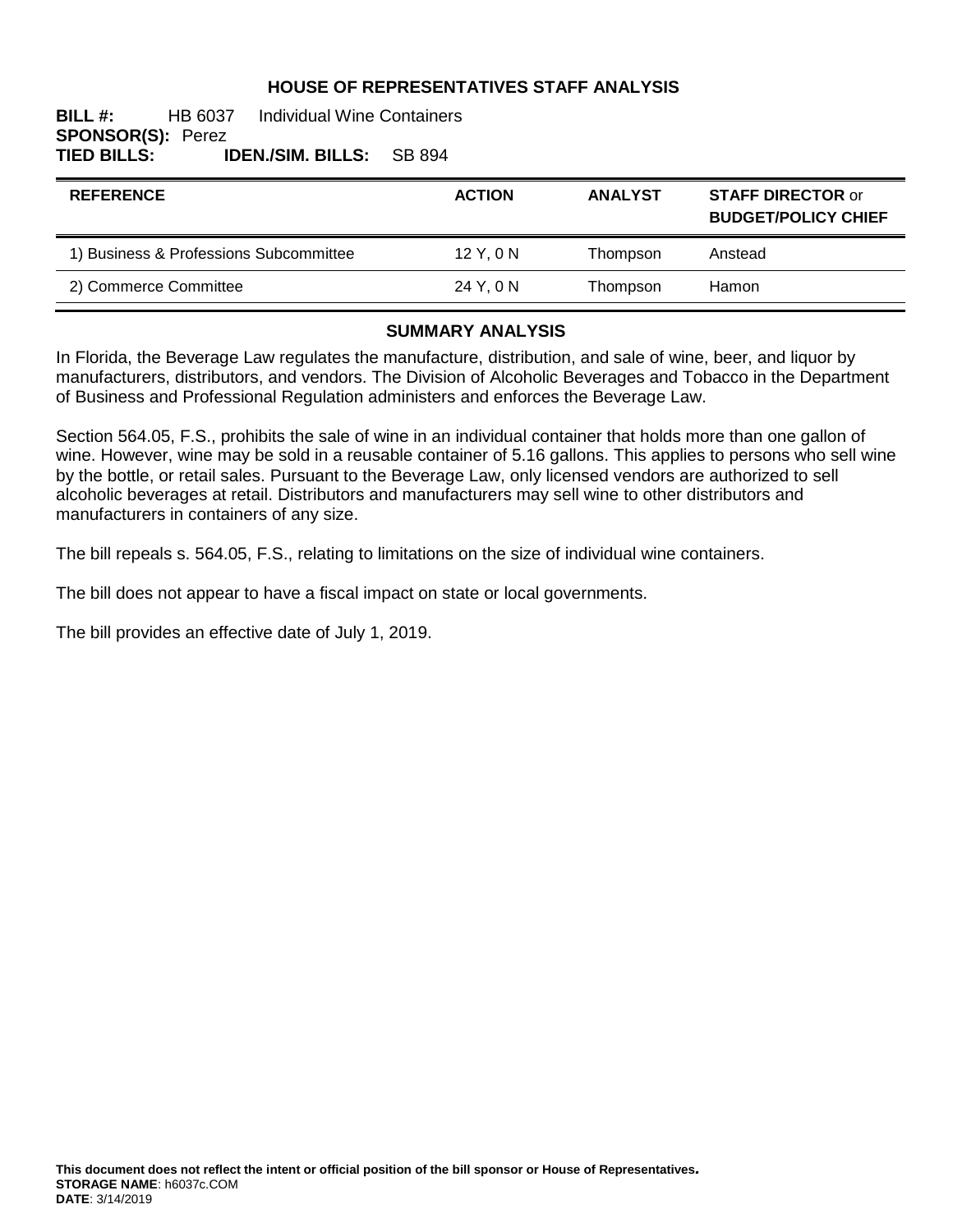## **FULL ANALYSIS**

## **I. SUBSTANTIVE ANALYSIS**

## A. EFFECT OF PROPOSED CHANGES:

### **Background**

### **Beverage Law**

In Florida, the Beverage Law<sup>1</sup> regulates the manufacture, distribution, and sale of wine, beer, and liquor by manufacturers, distributors, and vendors.<sup>2</sup> The Division of Alcoholic Beverages and Tobacco (Division) in the Department of Business and Professional Regulation (DBPR) administers and enforces the Beverage Law.<sup>3</sup>

"Alcoholic beverages" are defined in s. 561.01, F.S., as "distilled spirits and all beverages containing one-half of 1 percent or more alcohol by volume." "Malt beverages" are brewed alcoholic beverages containing malt.<sup>4</sup>

Section 561.14, F.S., specifies the license and registration classifications used in the Beverage Law.

- "Manufacturers" are those "licensed to manufacture alcoholic beverages and distribute the same at wholesale to licensed distributors and to no one else within the state, unless authorized by statute."
- "Distributors" are those "licensed to sell and distribute alcoholic beverages at wholesale to persons who are licensed to sell alcoholic beverages."
- "Importers" are those licensed to sell, or to cause to be sold, shipped, and invoiced, alcoholic beverages to licensed manufacturers or licensed distributors, and to no one else in this state.<sup>5</sup>
- "Vendors" are those "licensed to sell alcoholic beverages at retail only" and may not "purchase or acquire in any manner for the purpose of resale any alcoholic beverages from any person not licensed as a vendor, manufacturer, bottler, or distributor under the Beverage Law."

### **Wine Containers**

Section 564.05, F.S., prohibits the sale of wine in an individual container that holds more than one gallon of wine. However, wine may be sold in a reusable container of 5.16 gallons. This applies to a person who sells wine by the bottle within the state. The size limitations appear to apply to vendors, and thus at retail sales only.

Distributors and manufacturers may sell wine to other distributors and manufacturers in containers of any size.

Any person who violates the prohibition commits a second-degree misdemeanor.<sup>6</sup>

### **Effect of the Bill**

The bill repeals s. 564.05, F.S., relating to limitations on the size of individual wine containers.

 $\overline{a}$ 

<sup>1</sup> Section 561.01(6), F.S., provides that the "The Beverage Law" means chs. 561, 562, 563, 564, 565, 567, and 568, F.S.

<sup>2</sup> *See* s. 561.14, F.S.

 $3$  S. 561.02, F.S.

 $4$  S. 563.01, F.S.

 $5$  S. 561.01(5), F.S.

**STORAGE NAME**: h6037c.COM **PAGE: 2 DATE**: 3/14/2019 <sup>6</sup> Section 775.082, F.S., provides the penalty for a misdemeanor of the second degree is a term of imprisonment not exceeding 60 days. Section 775.083, F.S., provides the penalty for a misdemeanor of the second degree is a fine not to exceed \$500.